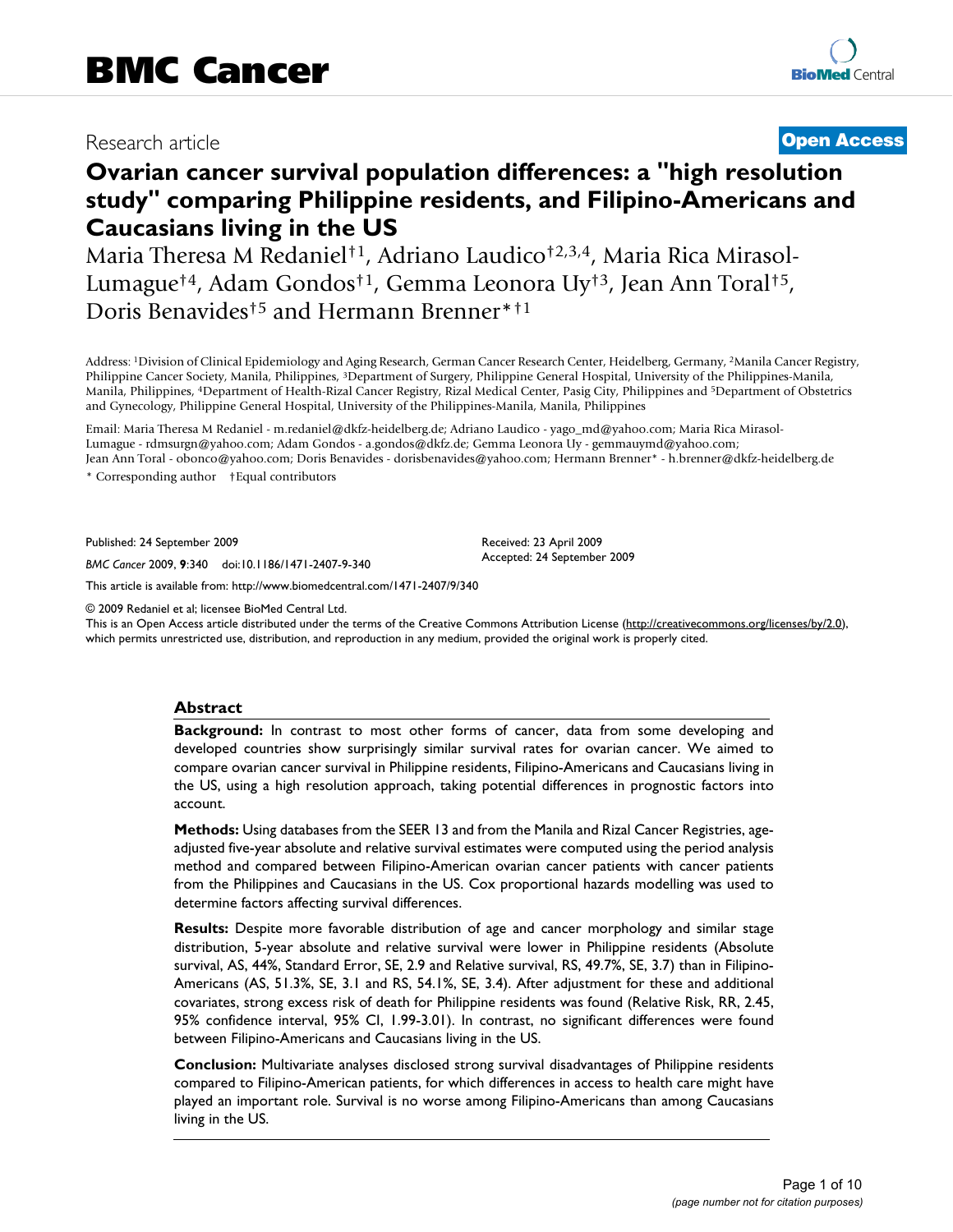## **Background**

Ovarian cancer is the second most common gynaecological cancer worldwide and the sixth most common cancer in women overall [1,2]. The majority of cancer cases occur in developed countries, and age standardized incidence and mortality rates are about two-fold higher in more affluent nations (10.2 and 5.7 per 100,000 population) as compared to less developed nations (5 and 2.9 per 100,000) [2]. However, there is large variation within both groups of countries. Within countries, ovarian cancer incidence and mortality have likewise been reported to vary between racial groups. The incidence rate of Philippine residents in 2002 was estimated at 11.5 per 100,000 [3] as compared to 10.3 for Caucasians and 8.9 for Asian and Pacific Islanders (API) in the United States [4]. Mortality rates were reported as 6.3 [3], 6 and 3.3 [4] per 100,000 for Philippine residents, Caucasians and APIs, respectively.

Comparisons in ovarian cancer survival between developed and developing nations, as well as between ethnic groups within countries, are few [5-7], but are important in determining sources of population survival discrepancies. In contrast to most other cancers, limited data from some developed and developing countries suggest that five-year relative survival rates were surprisingly similar, ranging from 31 to 42% and from 16 to 51%, respectively [2]. In the US, non-Hispanic white women were reported to have reduced risk of death as compared to African-Americans but have an increased risk compared to Filipino-American women [5]. However, previous comparative studies between developing and developed countries did not take into account potential differences in major prognostic factors, such as stage at diagnosis or morphology, which have been reported to vary between ethnic groups [5].

In this paper, we take a "high resolution" approach [8-10] to elucidate the role of factors not routinely available in population-based cancer registries, including ethnicity, stage at diagnosis, morphology, and access to treatment, in comparing ovarian cancer survival between Philippine resident patients, Filipino-Americans and Caucasians living in the US.

#### **Methods** *Databases*

## *United States SEER 13*

Using the Surveillance, Epidemiology and End Results (SEER) 13 database [4], ovarian cancer patients of Filipino-American or of Caucasian origin, including those of Hispanic ethnicity, were identified. Patients aged 15 and older, diagnosed with malignant ovarian cancer between January 1, 1993 and December 31, 2002 and followed with respect to vital status until December 31, 2002 were included in the study.

## *Manila and Rizal Cancer Registries*

Patient information for residents of the National Capital Region (NCR) of the Philippines was abstracted from the Philippine Cancer Society-Manila Cancer Registry (PCS-MCR) and the Department of Health-Rizal Cancer Registry (DOH-RCR). The registries are regarded as among the high-quality registries from developing countries and have consistently been included in the "Cancer Incidence in Five Continents" series [11-15]. They follow cancer registration definitions and data collection guidelines set by the International Agency for Research on Cancer (IARC) and the International Association of Cancer Registries (IACR) [16].

Using the same inclusion and exclusion criteria as for the SEER databases, a list of 2,898 ovarian cancer cases diagnosed between 1998 and 2002 was generated, from which sub samples of 200 cases diagnosed in each calendar year of interest were randomly drawn using the .sample command in STATA version 6 [17]. Patients were followed with respect to vital status until December 31, 2002 as follows: survival status was assessed from death certificate notifications mentioning cancer as the cause of death, which were collected from Local Civil Registry Offices. For those not identified as dead, active follow-up by personal visits to the patients' last known place of residence were done to confirm vital status.

The project proposal was approved by the Ethics Review Board of the National Institutes of Health of the University of the Philippines Manila. The information obtained strictly conformed to the code of conduct stipulated by the Guidelines on Confidentiality for Population-based Cancer Registries [16].

## *Data analysis*

## *Estimation of Survival using Period Analysis*

To derive survival estimates, cohort-based analyses such as the conventional life-table (actuarial) method or the Kaplan-Meier method [18,19] have traditionally been used. With the cancer database including cancer incidence and follow-up data from 1993 to 2002, a cohort based analysis would typically have pertained to patients diagnosed in 1993-1997 and followed through 2002 (see figure 1, framed area). To derive more up-to-date survival estimates, we employed period analysis, a new method of survival analysis introduced by Brenner and Gefeller in 1996 [20]. Here, only the survival experience of patients for the 1998-2002 period was included (see figure 1, shaded area). This was done by left truncation of observations at the beginning of the period and right censoring at its end (i.e. at December 31, 2002 or the last date known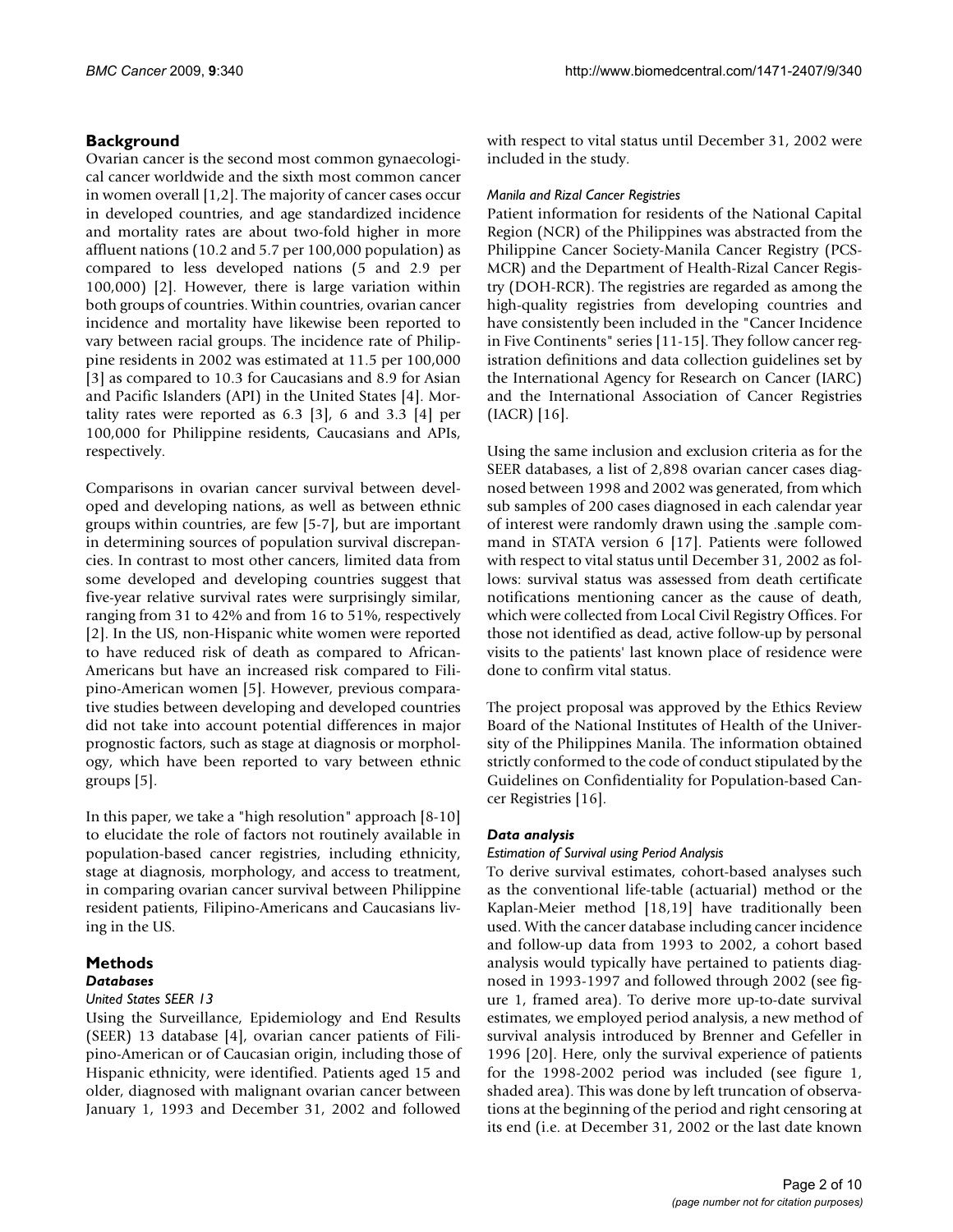| Year of        | Year of follow-up |      |      |      |      |      |      |      |      |      |
|----------------|-------------------|------|------|------|------|------|------|------|------|------|
| diagnosis 1993 |                   | 1994 | 1995 | 1996 | 1997 | 1998 | 1999 | 2000 | 2001 | 2002 |
| 1993           | 1                 | 1/2  | 2/3  | 3/4  | 4/5  | 5    |      |      |      |      |
| 1994           |                   | 1    | 1/2  | 2/3  | 3/4  | 4/5  | 5    |      |      |      |
| 1995           |                   |      | 1    | 1/2  | 2/3  | 3/4  | 4/5  | 5    |      |      |
| 1996           |                   |      |      | 1    | 1/2  | 2/3  | 3/4  | 4/5  | 5    |      |
| 1997           |                   |      |      |      | 1    | 1/2  | 2/3  | 3/4  | 4/5  | 5    |
| 1998           |                   |      |      |      |      | 1    | 1/2  | 2/3  | 3/4  | 4/5  |
| 1999           |                   |      |      |      |      |      | 1    | 1/2  | 2/3  | 3/4  |
| 2000           |                   |      |      |      |      |      |      | 1    | 1/2  | 2/3  |
| 2001           |                   |      |      |      |      |      |      |      | 1    | 1/2  |
| 2002           |                   |      |      |      |      |      |      |      |      | 1    |

## **Figure 1**

**Principle of period analysis**. Database used to derive the cohort analysis estimates (solid frame) and period analysis estimates (shaded area). The numbers within the cells indicate the years of diagnosis

alive). It has been consistently shown by multiple empirical evaluations that period analysis provides more up-todate estimates of survival expectations for patients diagnosed in the respective period [21-25].

## *Estimation of Relative Survival*

As commonly practiced in population-based cancer survival analysis, both absolute and relative survival rates were calculated. The relative survival probabilities are estimated as ratios of the observed survival of cancer patients and the expected survival of a group of people with the same age and sex distribution from the general population, and reflect the survival experience of cancer patients in the absence of competing causes of death [26,27]. Using the so-called Ederer II method [28], expected survival was derived from life tables for the year 2000. For the SEER populations, the life table for whites from the US National Center for Health Statistics [29] were used. The life table for the Philippine resident population was derived from the projected population estimate and the actual mortality data for this area, which were obtained from the Philippine National Statistics Office.

## *Age adjustment*

To enable comparison of ovarian cancer survival estimates between different cancer populations, age adjustment was done. Age-specific period survival estimates (absolute and relative), using age groups 15-39, 40-49, 50-59, 60-69 and 70 and above, were first obtained from the Philippine resident, the Filipino-American and the Caucasian populations. The age-specific estimates were then weighted and summed for each population group, using weights from the World Standard Cancer Patient Population (WSCPP) [30].

## *Tests for survival differences between cancer patient populations*

The differences between survival estimates for the three cancer patient populations were tested for statistical significance using a novel modelling approach for period analysis [31]. First, age-specific numbers of patients at risk and of deaths by year of follow-up were calculated for each population group. Poisson regression models were then fitted, wherein the numbers of deaths were modelled as a function of the population group (entered as a categorical variable), year of follow-up (1, 2, 3, 4, 5 - entered as a categorical variable) and age-group (as described above - entered as a categorical variable), using the logarithm of the person-years at risk as offset, and accounting for late entries and withdrawals as half persons, as described in detail elsewhere. This allowed for testing of significance of differences in survival, after adjustment for age and based on p-values for the population parameter estimate. A significance level of alpha = 0.05 (two-sided testing) was used.

## *Multivariate analysis*

To explain possible survival differences and identify factors affecting survival, both within and between the three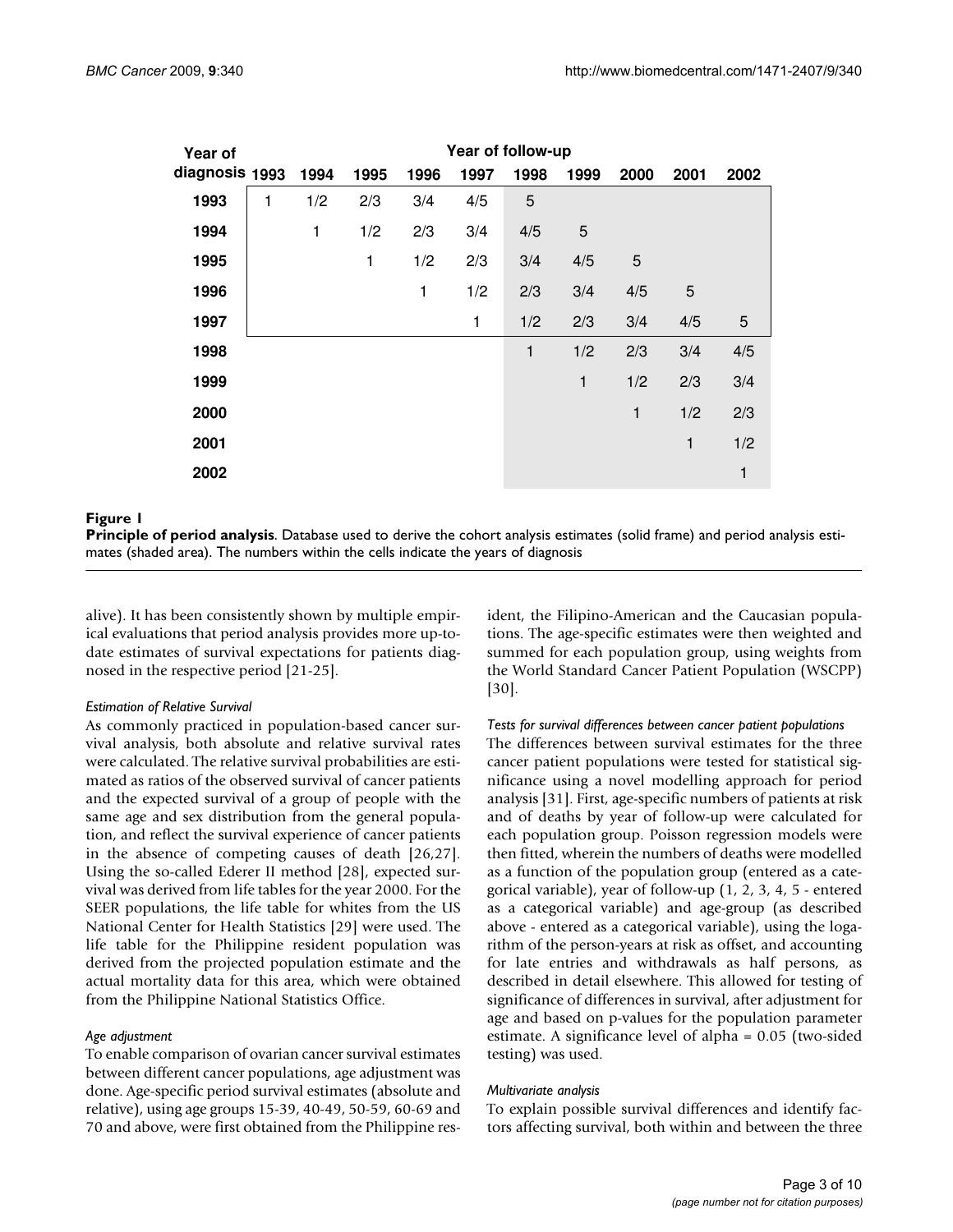cancer patient populations, the Cox Proportional Hazards model was used. For each population group, bivariate associations of age, stage at diagnosis, histology, and receipt of surgery and of radiotherapy with survival were determined using individual Cox models. A multivariate model was then built jointly for all three groups to compare survival probabilities between populations. Relative hazards were calculated using Filipino-Americans as the reference group, while controlling for the effects of age, stage, histology, surgery and radiotherapy, first individually and then simultaneously. Those with missing information were excluded in the multivariate analysis. The assumption of proportional hazards for Cox models was checked by plotting the log of the negative log of the survival density functions vs the log of survival time. The plotted lines were roughly parallel over time and no violations of the proportional hazards assumption were found.

Age at diagnosis was categorized into the age adjustment groupings mentioned earlier. Stage categories were based on the Federation of Gynecology and Obstetrics (FIGO) stages I, II III and IV [32]. Histology was classified based on the International Classification of Diseases for Oncology (ICD-O) and the Systematized Nomenclature of Medicine [33] (serous, clear cell, endometrioid, mucinous and other types, including Brenner, granulosa cell, germ cell and sex cord stromal cell tumors). For the receipt of surgical treatment and of radiotherapy, binary variables (with/ without) were used. A sub-analysis for the receipt of chemotherapy was done for all the Philippine residents included in the study, but chemotherapy and hormone therapy were not included in the Cox models as these were not available from the SEER public use database.

All analyses were done with the SAS Statistical Analysis Software. Special macros were used for standard and modelled period survival analysis as previously described [31,34].

## **Results**

A total of 463 Filipino-American and 22,290 Caucasian ovarian cancer patients were included in the analysis, after exclusion of around 1% of cases who are coded in situ and those who were identified by death certificates only (DCO). From the 2,000 randomly sampled patients from the Philippine databases, 1,475 ovarian cancer patients (73.8%) were included after 220 (11%) and 305 (15.2%) patients were removed due to invalid data, such as incorrect age, sex and primary site, and due to the absence of any survival time information, respectively. Of the included patients not known to be dead, complete 5-year follow-up information was obtained for 33.8%, while at least some follow-up could be ascertained for another 41.3%.

The distribution of cases by age groups, stage at diagnosis, histology, surgery and radiotherapy are shown for each population in Table 1. Caucasian patients were older than other groups, with more than 50% aged 60 or above while Philippine residents were youngest with more than 50% below 50 years. Around half of patients were diagnosed in the advanced stages (stages III and IV) in the Philippine resident population and Filipino-Americans, while the majority (66%) of Caucasians presented with advanced stage disease. Histologic profile varied, with Caucasians having the highest proportion of serous cancers (42%) and fewest proportions of endometrioid (14%) and mucinous (7%) types. Filipinos from the Philippines have the highest proportions of endometrioid (22%) and mucinous (24%) types with the smallest proportion of serous cancers (20%). Between 78 and 90% of patients underwent surgery and less than 10% received radiotherapy in all groups. Of the Philippine resident patients with known chemotherapy status, 24% received this treatment.

Age adjusted and age-specific estimates of absolute and relative 5-year survival are shown in table 2. Five-year over all relative survival was within a narrow range (49.3- 54.1%) in the three cancer patient populations. With few exceptions (which, given the relatively large standard errors in some of the age specific survival estimates, might be due to chance variation) relative survival decreased with age in all three cancer patient populations. Strong, statistically significant disadvantages in 5-year absolute and relative survival were seen in patients from the Philippines compared to Filipino-American patients in age groups 50-59 and 60-69.

As shown in table 3, late stage at diagnosis and not receiving surgery were all strongly related to the risk of dying in each of the three populations. Furthermore, compared to patients with serous cancers, prognosis tended to be substantially better in patients with endometrioid, clear cell and mucinous cancer, and less favorable in patients with other forms of cancer. A sub-analysis among the Philippine residents showed that not receiving chemotherapy was also related to the risk of death (RR, 1.54; 95% CI 1.22-1.94).

In bivariate comparative survival analysis between population groups (table 4), substantial excess risk of death was seen among ovarian cancer patients from the Philippines and Caucasians as compared to Filipino-American patients. For Philippine residents, excess mortality was further increased when controlling for age and stage at diagnosis, and quite substantial excess mortality was found (RR, 2.45; 95% CI, 1.99-3.01) after controlling for these and other factors in multivariate analysis. The excess risk of Caucasian ovarian cancer patients compared to Filipino-American ovarian cancer patients was mostly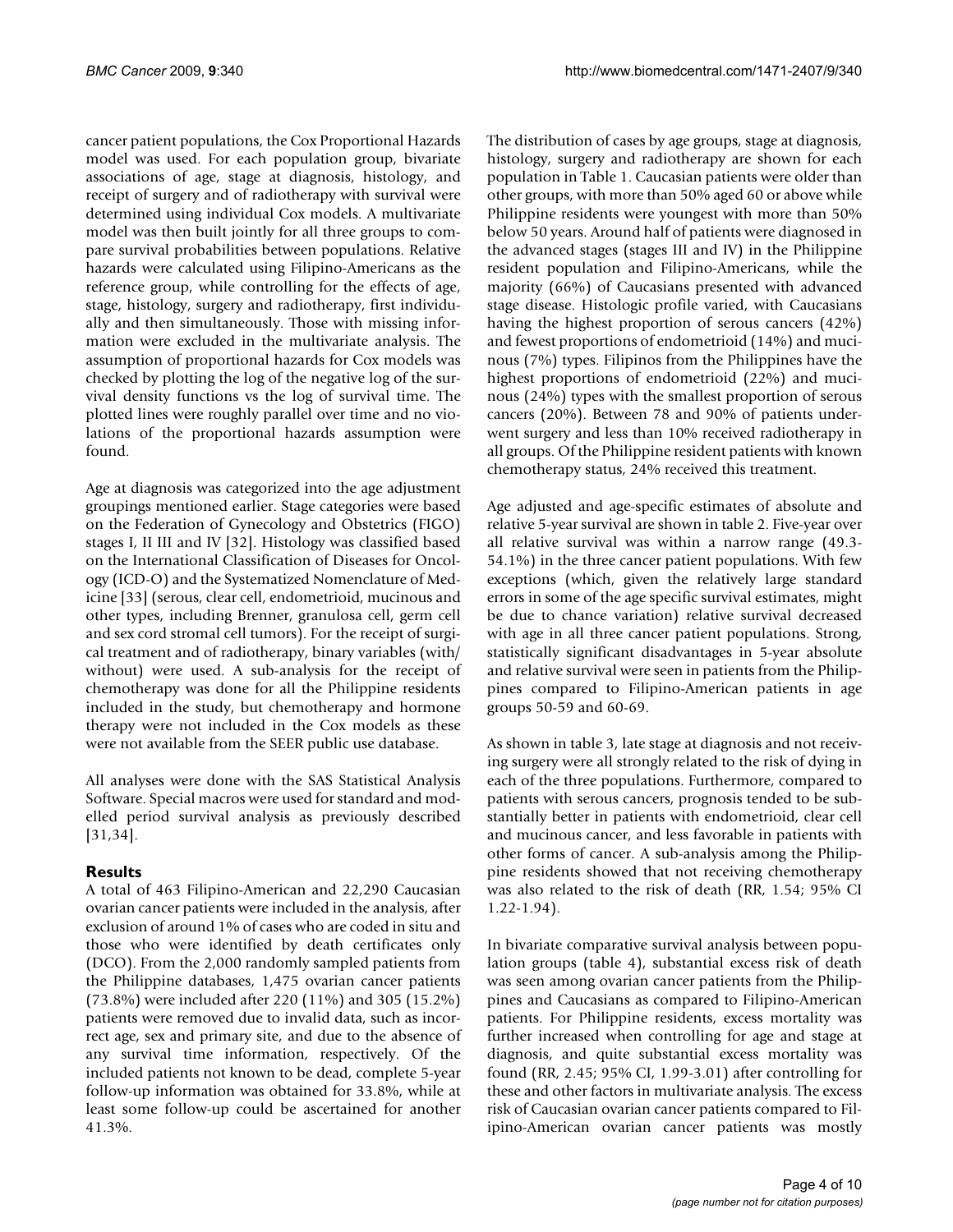| Variable             | Philippine resident population<br>$(N = 1475)$ | <b>Filipino-Americans</b><br>$(N = 463)$ |      | Caucasians<br>$(N = 22290)$ |       | p-value |          |
|----------------------|------------------------------------------------|------------------------------------------|------|-----------------------------|-------|---------|----------|
|                      | Freq                                           | %1                                       | Freq | %1                          | Freq  | %।      |          |
| Age group            |                                                |                                          |      |                             |       |         |          |
| < 40                 | 415                                            | 28.1                                     | 64   | 13.8                        | 1545  | 6.9     | < 0.0001 |
| 40-49                | 364                                            | 24.7                                     | 110  | 23.8                        | 2948  | 13.2    |          |
| 50-59                | 355                                            | 24.1                                     | 130  | 28.1                        | 4356  | 19.5    |          |
| 60-69                | 213                                            | 14.4                                     | 81   | 17.5                        | 4787  | 21.5    |          |
| $70+$                | 128                                            | 8.7                                      | 78   | 16.9                        | 8654  | 38.8    |          |
| <b>FIGO</b>          |                                                |                                          |      |                             |       |         |          |
| ı                    | 316                                            | 33.5                                     | 160  | 35.9                        | 4989  | 24.0    | < 0.0001 |
| $\mathbf{I}$         | 112                                            | 11.9                                     | 62   | 13.9                        | 2013  | 9.7     |          |
| $\mathbf{III}$       | 315                                            | 33.4                                     | 138  | 30.9                        | 8222  | 39.5    |          |
| IV                   | 201                                            | 21.3                                     | 86   | 19.3                        | 5609  | 26.9    |          |
| Unknown              | 531                                            |                                          | 17   |                             | 1457  |         |          |
| Morphology           |                                                |                                          |      |                             |       |         |          |
| Serous               | 236                                            | 20.1                                     | 130  | 30.2                        | 8520  | 42.4    | < 0.0001 |
| Clear cell           | 72                                             | 6.1                                      | 44   | 10.2                        | 974   | 4.9     |          |
| Endometrioid         | 259                                            | 22.1                                     | 83   | 19.3                        | 2897  | 14.4    |          |
| Mucinous             | 285                                            | 24.3                                     | 45   | 10.5                        | 1453  | 7.2     |          |
| Others               | 320                                            | 27.3                                     | 128  | 29.8                        | 6255  | 31.1    |          |
| NOS <sup>2</sup>     | 303                                            |                                          | 33   |                             | 2191  |         |          |
| <b>Surgery</b>       |                                                |                                          |      |                             |       |         |          |
| With surgery         | $1214$                                         | 88.6                                     | 396  | 85.7                        | 17490 | 78.7    | < 0.0001 |
| Without surgery      | 157                                            | 11.5                                     | 66   | 14.3                        | 4743  | 21.3    |          |
| Unknown              | 104                                            |                                          | T    |                             | 57    |         |          |
| Radiotherapy         |                                                |                                          |      |                             |       |         |          |
| With radiotherapy    | 95                                             | 7.7                                      | 12   | 2.6                         | 437   | 2.0     | < 0.0001 |
| Without radiotherapy | 1144                                           | 92.3                                     | 445  | 97.4                        | 21732 | 98.0    |          |
| Unknown              | 236                                            |                                          | 6    |                             | 2     |         |          |

**Table 1: Tumor characteristics of ovarian cancer patients, Philippine resident population, and Filipino-Americans and Caucasians from US SEER, 1993-2002**

1percentages refer to those with known categories

2includes: Neoplasms; Carcinoma, NOS; Carcinoma, Undifferentiated, NOS

explained by the age and stage differences, and no significant difference persisted in the multivariate analysis (RR, 1.17, 95% CI, 0.99-1.37).

## **Discussion**

In this "high resolution" study comparing ovarian cancer survival in the Philippine resident and Filipino-American patients, sharing the same ethnicity, and in Filipino-American and Caucasian patients in the US, sharing the same health care system, overall survival differences were found to be relatively small. However, Philippine resident patients showed a more favorable distribution with respect to major prognostic factors, such as age, stage and morphology, and major excess mortality in this patient group was disclosed after control for these factors in age specific and multivariate analysis. By contrast, an apparent survival disadvantage of Caucasian patients compared to Filipino-American patients essentially disappeared after controlling for these factors. Taken together, these results point to the relevance of health care related factors for explaining survival differences.

Disadvantages in absolute and relative survival of Philippine residents compared to Filipino-Americans were particularly large for age groups 50-59 and 60-69, which can be explained to some extent by more unfavorable stage distributions. The proportions of patients presenting with advanced stages in age groups 50-59 and 60-69 were much lower in Filipino-Americans (48.4 and 55%, respectively) than among Philippine residents (60.4 and 69.2%, respectively).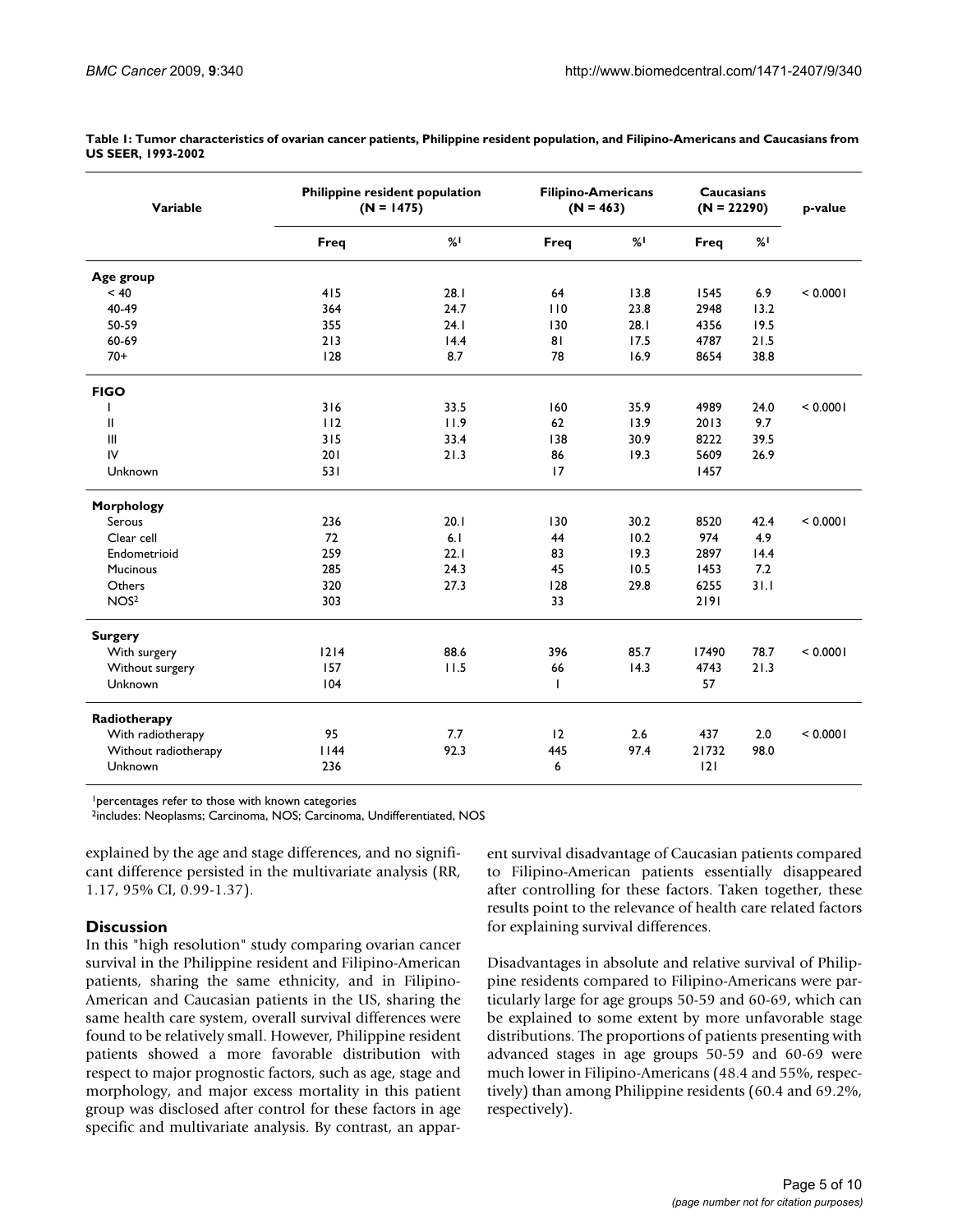| Variable                           | (1) Philippine resident<br>population |           | Between (1) and (2) |         | (2) Filipino-Americans Between (3) and (2) |           |             |         | (3) Caucasians |           |
|------------------------------------|---------------------------------------|-----------|---------------------|---------|--------------------------------------------|-----------|-------------|---------|----------------|-----------|
|                                    | %                                     | <b>SE</b> | <b>Diff</b>         | p-value | %                                          | <b>SE</b> | <b>Diff</b> | p-value | %              | <b>SE</b> |
| <b>Absolute</b><br><b>Survival</b> |                                       |           |                     |         |                                            |           |             |         |                |           |
| Over all<br>survival               | 44.0                                  | 2.9       | 7.4                 | 0.02    | 51.3                                       | 3.1       | $-4.6$      | 0.29    | 46.7           | 0.5       |
| Age group                          |                                       |           |                     |         |                                            |           |             |         |                |           |
| < 40                               | 64.1                                  | 4.6       | 11.6                | 0.27    | 75.7                                       | 7.5       | 0.8         | 0.67    | 76.5           | 1.6       |
| 40-49                              | 55.8                                  | 4.9       | -1.1                | 0.99    | 54.8                                       | 6.7       | 7.9         | 0.11    | 62.6           | 1.3       |
| 50-59                              | 38.2                                  | 4.8       | 25.8                | < 0.001 | 64.0                                       | 5.9       | $-12.8$     | 0.04    | 51.2           | 1.1       |
| 60-69                              | 36.1                                  | 6.3       | 17.2                | 0.02    | 53.3                                       | 8.5       | $-13.4$     | 0.13    | 40.0           | 1.0       |
| $70+$                              | 34.6                                  | 8.0       | $-12.7$             | 0.03    | 21.9                                       | 6.0       | $-2.6$      | 0.86    | 19.3           | 0.6       |
| <b>Relative</b><br><b>Survival</b> |                                       |           |                     |         |                                            |           |             |         |                |           |
| Over all<br>survival               | 49.7                                  | 3.7       | 4.5                 | 0.01    | 54.1                                       | 3.4       | $-4.8$      | 0.33    | 49.3           | 0.5       |
| Age group                          |                                       |           |                     |         |                                            |           |             |         |                |           |
| < 40                               | 64.6                                  | 4.6       | 11.5                | 0.30    | 76.0                                       | 7.6       | 0.8         | 0.67    | 76.9           | 1.6       |
| 40-49                              | 57.0                                  | 5.1       | $-1.6$              | 0.99    | 55.4                                       | 6.8       | 8.0         | 0.11    | 63.4           | 1.3       |
| 50-59                              | 40.0                                  | 5.0       | 25.8                | < 0.001 | 65.8                                       | 6.1       | $-13.1$     | 0.05    | 52.7           | 1.1       |
| 60-69                              | 40.4                                  | 7.1       | 16.7                | 0.05    | 57.0                                       | 9.1       | $-14.1$     | 0.14    | 43.0           | 1.1       |
| $70+$                              | 50.8                                  | 11.7      | $-23.0$             | 0.03    | 27.8                                       | 7.6       | $-2.6$      | 0.74    | 25.2           | 0.8       |

**Table 2: Five-year absolute and relative survival (in %) of ovarian cancer patients adjusted to the World Standard Cancer Patient Population, Philippine resident population, and Filipino-Americans and Whites from US SEER, 1998-2002**

Diff, difference; SE, standard error

In the absence of effective screening methods, only a small proportion of ovarian cancer cases are diagnosed in early stages, where surgery alone will be effective [32,35,36]. Most cases were diagnosed as advanced disease, where chemotherapy is administered either as neo-adjuvant or adjuvant treatment [32,35,36]. The proportion of those given chemotherapy among Philippines residents is much lower than an estimated 65% for US patients [32], which is likely to be reflective of both the larger proportion of cases in later stages in US patients, and the poor access to chemotherapy among Philippine residents.

In developed countries, survival rates have improved in the recent decades [37-40], mainly due to progress in treatment, including the development of adequate debulking surgical procedures and effective chemotherapy regimens. Even with advanced stage, patients with no gross residual after the surgical debulking have a considerably better prognosis than those with minimal or extensive residual. The number of residual sites also appears to be important [41]. Current chemotherapy protocols are based on the experience of developed countries and its effectiveness do not necessarily translate in developing country settings, given the differences in resources and attitudes [42]. The availability and affordability of drugs differ between the developed and developing world, and

complex chemotherapy regimens might not be feasible or affordable in low income nations [42]. Furthermore, patients might not complete prescribed regimens due to financial constraints [42], as most chemotherapy drugs are paid for privately in developing countries [43].

In the NCR, Philippines, adjuvant chemotherapy has been shown to improve survival [44]. However, while chemotherapy is available and at par with the western world, the distribution of specialized centers offering cancer care services is not proportionate, with most located in the major cities [45]. Moreover, most state of the art diagnostic and treatment facilities are situated in tertiary private hospitals, which typically are expensive and beyond the means of average citizens. While subsidized services are provided by government institutes, these are limited and represent only a fraction of the total number of hospitals.

Compounding the problem among Philippine residents is the persistent disbelief in chances to be cured from cancer [46]. In spite of health information campaigns, many in the country still perceive cancer as a highly fatal disease that leads to eventual death. When faced with high costs, difficult and long treatment process, and low or unsure chances of survival, many patients opt to either refuse or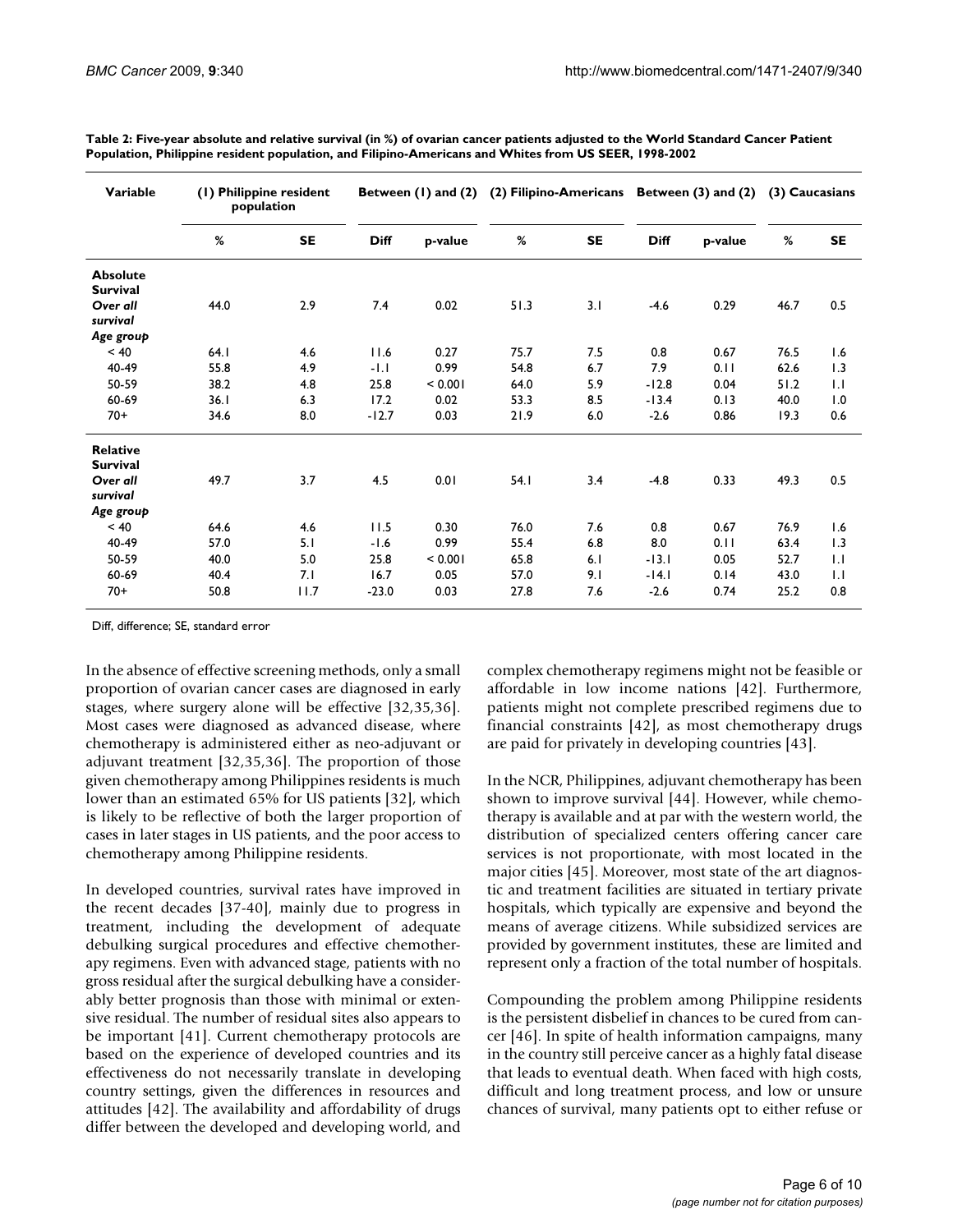| Variable             | Philippine resident population |                | <b>Filipino-Americans</b> | Caucasians    |           |               |
|----------------------|--------------------------------|----------------|---------------------------|---------------|-----------|---------------|
|                      | <b>RR</b>                      | 95% CI         | <b>RR</b>                 | 95% CI        | <b>RR</b> | 95% CI        |
| Age group            |                                |                |                           |               |           |               |
| < 40                 | 1.00                           |                | 1.00                      |               | 1.00      |               |
| 40-49                | 1.26                           | $0.94 - 1.68$  | 1.82                      | $1.01 - 3.28$ | 1.78      | $1.57 - 2.02$ |
| 50-59                | 1.80                           | $1.37 - 2.36$  | 1.31                      | $0.72 - 2.36$ | 2.50      | $2.22 - 2.81$ |
| 60-69                | 2.06                           | $1.52 - 2.78$  | 1.84                      | $0.98 - 3.44$ | 3.54      | $3.15 - 3.97$ |
| $70+$                | 2.67                           | $1.91 - 3.73$  | 4.08                      | $2.29 - 7.28$ | 6.94      | $6.20 - 7.76$ |
| <b>FIGO Stage</b>    |                                |                |                           |               |           |               |
|                      | 1.00                           |                | 1.00                      |               | 1.00      |               |
| $\mathbf{I}$         | 2.37                           | $1.42 - 3.97$  | 2.28                      | $1.20 - 4.34$ | 2.75      | $2.50 - 3.02$ |
| III                  | 7.06                           | $4.78 - 10.43$ | 5.23                      | $3.19 - 8.57$ | 5.18      | $4.82 - 5.56$ |
| IV                   | 14.28                          | $9.59 - 21.26$ | 12.54                     | 7.60 - 20.70  | 9.08      | $8.45 - 9.75$ |
| Morphology           |                                |                |                           |               |           |               |
| Serous               | 1.00                           |                | 1.00                      |               | 1.00      |               |
| Endometrioid         | 0.80                           | $0.48 - 1.31$  | 0.51                      | $0.27 - 0.98$ | 0.61      | $0.54 - 0.68$ |
| Clear cell           | 0.85                           | $0.61 - 1.18$  | 0.50                      | $0.30 - 0.83$ | 0.51      | $0.48 - 0.55$ |
| Mucinous             | 0.67                           | $0.47 - 0.95$  | 0.46                      | $0.23 - 0.90$ | 0.61      | $0.56 - 0.67$ |
| Others               | 1.55                           | $1.16 - 2.07$  | 1.14                      | $0.79 - 1.65$ | 1.55      | $1.49 - 1.62$ |
| <b>Surgery</b>       |                                |                |                           |               |           |               |
| With surgery         | 1.00                           |                | 1.00                      |               | 1.00      |               |
| Without surgery      | 3.10                           | $2.44 - 3.94$  | 6.30                      | $4.50 - 8.82$ | 5.18      | $4.97 - 5.39$ |
| Radiotherapy         |                                |                |                           |               |           |               |
| With radiotherapy    | 1.00                           |                | 1.00                      |               | 1.00      |               |
| Without radiotherapy | 1.25                           | $0.87 - 1.79$  | 1.20                      | $0.44 - 3.26$ | 1.25      | $1.09 - 1.43$ |

**Table 3: Relative risk of death according to various prognostic factors among ovarian cancer patients, Philippine resident population and from Filipino-Americans and Caucasians from US SEER, 1993-2002, Bivariate analysis**

RR, Relative Risk; 95% CI, 95% Confidence interval

**Table 4: Relative risk of death for ovarian cancer patients from the Philippine resident population and for Caucasian patients compared to Filipino-American patients from US SEER, 1993-2002**

| Variable                              | <b>Philippine resident population</b> |               | Filipino-Americans (reference group) |        |           | Caucasians    |  |
|---------------------------------------|---------------------------------------|---------------|--------------------------------------|--------|-----------|---------------|--|
|                                       | <b>RR</b>                             | 95% CI        | <b>RR</b>                            | 95% CI | <b>RR</b> | 95% CI        |  |
| <b>Bivariate analysis</b>             | l.46                                  | $1.23 - 1.74$ | 1.00                                 | ---    | .53       | $1.32 - 1.77$ |  |
| After controlling for other variables |                                       |               |                                      |        |           |               |  |
| Age                                   | l.82                                  | $1.53 - 2.16$ | 1.00                                 | ---    | I.I7      | $1.01 - 1.36$ |  |
| FIGO Stage                            | 1.77                                  | $1.48 - 2.13$ | 1.00                                 | ---    | I.I9      | $1.02 - 1.39$ |  |
| Morphology                            | 66. ا                                 | $1.38 - 2.01$ | 1.00                                 | ---    | .49       | $1.27 - 1.75$ |  |
| Surgery                               | 1.44                                  | $1.21 - 1.71$ | 1.00                                 | ---    | l.4 I     | $1.22 - 1.64$ |  |
| Radiotherapy                          | 1.60                                  | $1.34 - 1.91$ | 1.00                                 | ---    | .55       | $1.34 - 1.80$ |  |
| Multivariate analysis                 | 2.45                                  | $1.99 - 3.01$ | 00.1                                 | ---    | I.I7      | $0.99 - 1.37$ |  |

RR, Relative Risk; 95% CI, 95% Confidence interval

1Controlling for all variables listed in the table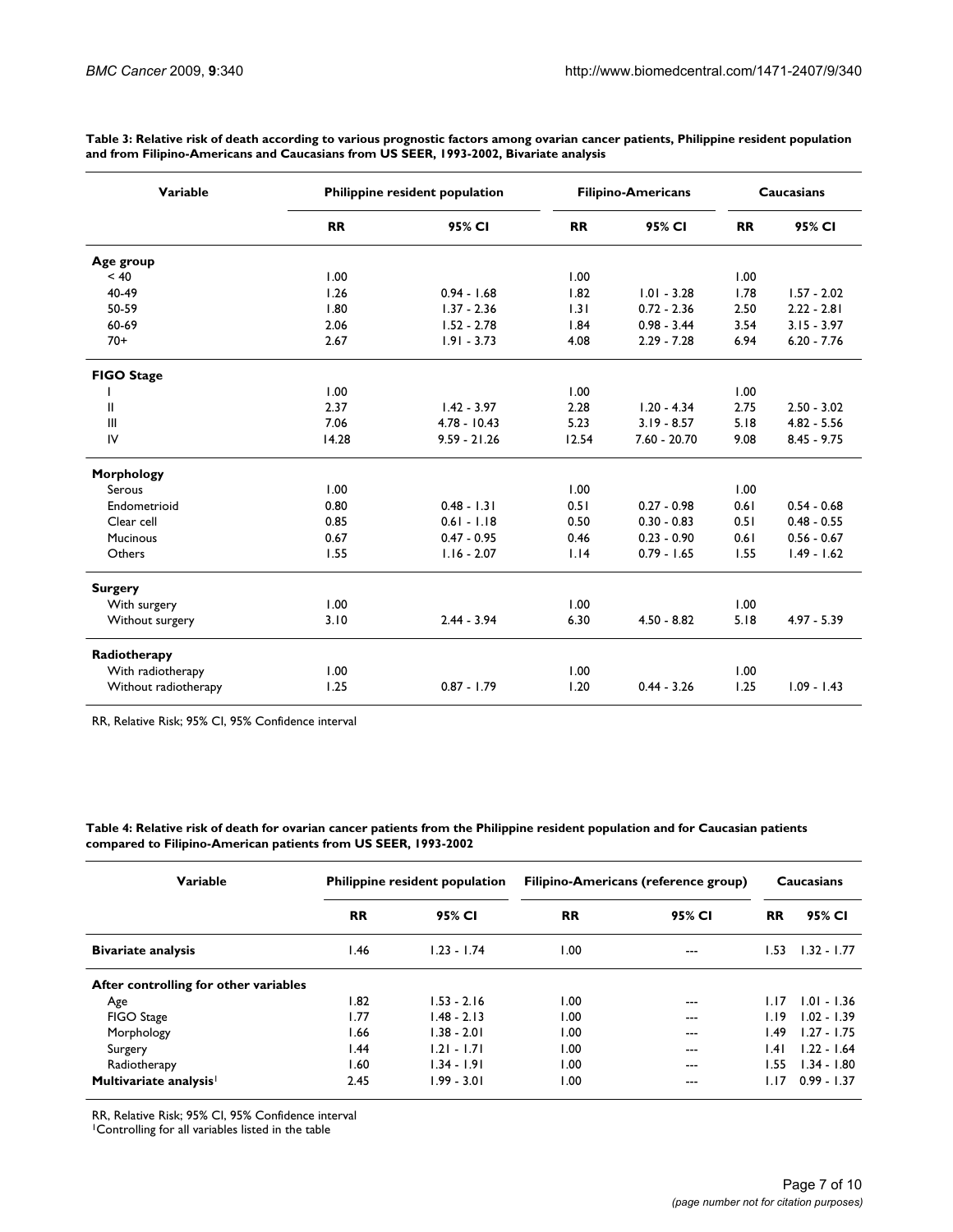discontinue any form of therapy when it becomes an excessive burden.

While much of the differences are likely to be explained by health care access, dissimilar distributions by age, stage and histology suggest a possible role of biological factors. The differences in tumor biology between populations might be reflective of the heterogeneous nature of ovarian cancer, and should be investigated in more detail, given that previous studies have shown significant variation of survival by histologic subtypes [5,47-49].

Between Filipino-Americans and Caucasians, slightly higher absolute and relative survival rates were observed for the former group. The distributions by age and stage at diagnosis vary between the groups, with Filipino-Americans having more favorable characteristics. The Cox model showed that the higher proportion of Caucasian women with older age and advanced disease explains most of the apparent survival difference. After adjustment for these variables, as well as morphology and treatment, the residual excess risk was small (15%) and not significant. Sensitivity analyses regarding difference in survival estimates between Caucasian population with and without Hispanics did not show a significant difference.

Our study is limited to variables that were available and comparable in the databases, and not all possible factors that could affect survival were considered. Information on chemotherapy is not included in the SEER public use database whereas some tumor characteristics such as grade, size and heterogeneity were not available from the Philippine database. In addition, socio-economic status, family history of ovarian cancer and lifestyle factors, like contraceptive use and hormone intake, were also not studied. Similarly, more detailed information on health care access, particularly on access to and availability of various treatment regimens, as well as application of treatment guidelines, protocols used, specialization and expertise of treating physicians, were not obtainable.

Patients with invalid data and those who do not have follow-up time were excluded from the study, but it is unlikely that they have higher survival than those who were included. Most such patients have incomplete records and were not traced to other hospitals in the NCR, indicating that they might not have consulted physicians after the initial diagnosis, or have had limited consultations afterwards. They most probably have not received any form of treatment as the availability of cancer treatment is limited outside the NCR. The survival rates presented might therefore overestimate true survival of Philippine residents to some extent.

## **Conclusion**

In conclusion, the results of the multivariate analyses disclosed strong survival disadvantages of Philippine residents compared to Filipino-American patients, despite similar overall survival rates observed in the presence of more favorable distributions of major prognostic factors. The survival disadvantage of Philippine resident patients most likely reflects differences in access to and affordability of effective health care and treatment, such as chemotherapy. Emphasis should therefore be given on improving access to and affordability of effective treatment regimens. Prognosis is no worse among Filipino-Americans than among Caucasians living in the US.

## **List of Abbreviations used**

API: Asian and Pacific Islanders; AS: Absolute survival; DCO: Death certificates only; DOH-RCR: Department of Health-Rizal Cancer Registry; EUROCARE: European **ca**ncer registry-based study on survival and care of cancer patients; FIGO: Federation of Gynecology and Obstetrics; RR: Relative risk; IACR: International Association of Cancer Registries; IARC: International Agency for Research on Cancer; ICD-O: International Classification of Diseases for Oncology; NCR: National Capital Region; PCS-MCR: Philippine Cancer Society-Manila Cancer Registry; RS: Relative survival; SE: Standard error; SEER: Surveillance, Epidemiology and End Results; WSCPP: World Standard Cancer Patient Population; US: United States

## **Competing interests**

The authors declare that they have no competing interests.

## **Authors' contributions**

The contributions of the authors are as follows: MTR contributed in the planning of the study, supervised data collection, performed the analysis and wrote the manuscript; AL, MRL, GU, JT and DB planned and supervised data collection, reviewed and edited registry abstracts, and performed data management; AG assisted in the analysis; HB contributed in the planning of the study and supervised data analysis and writing of the manuscript. All authors have read and approved the final manuscript.

## **Acknowledgements**

Our thanks go out to the staff of the Manila and Rizal Cancer Registries (Siony Alcos, Zoila Bautista, Lydia Navarro, Ellen Santos, Antonette Tad-y, Minda Turano, Melinda Visoria, Wilma Grafilo, Tess Medes, Herly Sy-Menco, Elena Marquez, Josephine Isla, Portia de Guzman and Arlene Sasot) who facilitated data abstraction and patient follow-up. We also thank Mr. Vincent Olaivar of the NSO for his help in obtaining population information and Ms. Editha Dumo of the National Economic and Development Authority (NEDA) for her assistance in obtaining mortality data and report on the NCR profile. Special mention also goes to the Philippine Cancer Society and the Rizal Medical Center. The work of Maria Theresa Redaniel was supported by a scholarship from the German Academic Exchange Service (DAAD).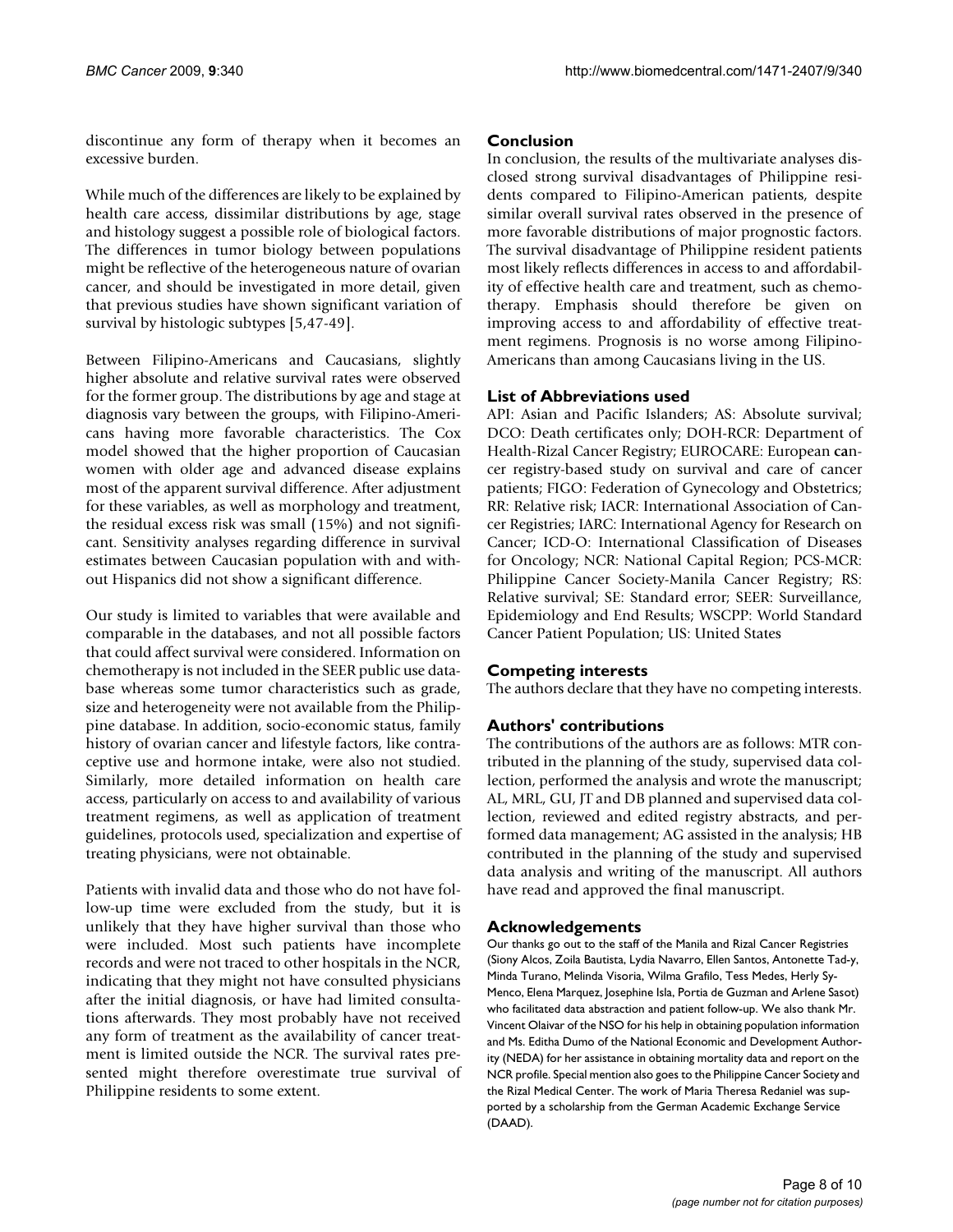## **References**

- 1. Parkin D, Bray F, Ferlay J, Pisani P: **[Global cancer statistics, 2002.](http://www.ncbi.nlm.nih.gov/entrez/query.fcgi?cmd=Retrieve&db=PubMed&dopt=Abstract&list_uids=15761078)** *CA Cancer J Clin* 2005, **55:**74-108.
- 2. Sankaranarayanan R, Ferlay J: **Worldwide burden of gynaecological cancer: the size of the problem.** *Best practice & research* 2006, **20(2):**207-225.
- 3. **GLOBOCAN 2002: Cancer Incidence, Mortality and Prevalence Worldwide. IARC CancerBase No. 5. version 2.0.** Lyon: IARCPress; 2004.
- 4. Surveillance Epidemiology and End Results (SEER) Program: **Limited-Use Data (1973-2005) National Cancer Institute, DCCPS, Surveillance Research Program, Cancer Statistics Branch, released April 2008, based on the November 2007 submis**sion. [<http://www.seer.cancer.gov>].
- 5. McGuire V, Jesser CA, Whittemore AS: **[Survival among U.S.](http://www.ncbi.nlm.nih.gov/entrez/query.fcgi?cmd=Retrieve&db=PubMed&dopt=Abstract&list_uids=11855877) [women with invasive epithelial ovarian cancer.](http://www.ncbi.nlm.nih.gov/entrez/query.fcgi?cmd=Retrieve&db=PubMed&dopt=Abstract&list_uids=11855877)** *Gynecologic oncology* 2002, **84:**399-403.
- 6. Gondos A, Brenner H, Wabinga H, Parkin D: **[Cancer survival in](http://www.ncbi.nlm.nih.gov/entrez/query.fcgi?cmd=Retrieve&db=PubMed&dopt=Abstract&list_uids=15827554) [Kampala, Uganda.](http://www.ncbi.nlm.nih.gov/entrez/query.fcgi?cmd=Retrieve&db=PubMed&dopt=Abstract&list_uids=15827554)** *Br J Cancer* 2005, **92:**1808-1812.
- 7. Redaniel MT, Laudico A, Mirasol-Lumague MR, Gondos A, Pulte D, Mapua C, Brenner H: **[Cancer survival discrepancies in devel](http://www.ncbi.nlm.nih.gov/entrez/query.fcgi?cmd=Retrieve&db=PubMed&dopt=Abstract&list_uids=19240723)[oped and developing countries: comparisons between the](http://www.ncbi.nlm.nih.gov/entrez/query.fcgi?cmd=Retrieve&db=PubMed&dopt=Abstract&list_uids=19240723) [Philippines and the United States.](http://www.ncbi.nlm.nih.gov/entrez/query.fcgi?cmd=Retrieve&db=PubMed&dopt=Abstract&list_uids=19240723)** *Br J Cancer* 2009, **100(5):**858-862.
- 8. Gatta G, Capocaccia R, Sant M, Bell CM, Coebergh JW, Damhuis RA, Faivre J, Martinez-Garcia C, Pawlega J, Ponz de Leon M, Pottier D, Raverdy N, Williams EM, Berrino F: **[Understanding variations in](http://www.ncbi.nlm.nih.gov/entrez/query.fcgi?cmd=Retrieve&db=PubMed&dopt=Abstract&list_uids=10986214) [survival for colorectal cancer in Europe: a EUROCARE high](http://www.ncbi.nlm.nih.gov/entrez/query.fcgi?cmd=Retrieve&db=PubMed&dopt=Abstract&list_uids=10986214) [resolution study.](http://www.ncbi.nlm.nih.gov/entrez/query.fcgi?cmd=Retrieve&db=PubMed&dopt=Abstract&list_uids=10986214)** *Gut* 2000, **47(4):**533-538.
- Sant M, Aareleid T, Artioli ME, Berrino F, Coebergh JW, Colonna M, Forman D, Hedelin G, Rachtan J, Lutz JM, Otter R, Raverdy N, Plesko II, Primic MZ, Tagliabue G: **[Ten-year survival and risk of relapse](http://www.ncbi.nlm.nih.gov/entrez/query.fcgi?cmd=Retrieve&db=PubMed&dopt=Abstract&list_uids=17222545) [for testicular cancer: a EUROCARE high resolution study.](http://www.ncbi.nlm.nih.gov/entrez/query.fcgi?cmd=Retrieve&db=PubMed&dopt=Abstract&list_uids=17222545)** *Eur J Cancer* 2007, **43(3):**585-592.
- 10. Berrino F: The **EUROCARE Study: strengths, limitations and [perspectives of population-based, comparative survival stud](http://www.ncbi.nlm.nih.gov/entrez/query.fcgi?cmd=Retrieve&db=PubMed&dopt=Abstract&list_uids=14684497)[ies.](http://www.ncbi.nlm.nih.gov/entrez/query.fcgi?cmd=Retrieve&db=PubMed&dopt=Abstract&list_uids=14684497)** *Ann Oncol* 2003, **14(Suppl 5):**v9-13.
- 11. Muir C, Waterhouse J, Powell J, Mack T, Whelan S, eds: **Cancer Incidence in Five Continents.** *Volume V*. Lyon: International Agency for Research on Cancer; 1987.
- 12. Parkin D, Muir C, Whelan S, Gao Y, Ferlay J, Powell J, eds: **Cancer Incidence in Five Continents.** *Volume VI*. Lyon: International Agency for Research on Cancer; 1992.
- 13. Parkin D, Whelan S, Ferlay J, Raymond L, Young J, eds: **Cancer Incidence in Five Continents.** *Volume VII*. Lyon: International Agency for Research on Cancer; 1997.
- 14. Parkin D, Whelan S, Ferlay J, Teppo L, Thomas D, eds: **Cancer Incidence in Five Continents.** *Volume VIII*. Lyon: International Agency for Research on Cancer; 2002.
- 15. Curado M, Edwards B, Shin H, Storm H, Ferlay J, Heanue M, Boyle P, eds: **Cancer Incidence in Five Continents.** *Volume IX*. IARC Scientific Publications No. 160 Lyon: IARC; 2007.
- 16. International Association of Cancer Registries, International Agency for Research on Cancer: **Guidelines On Confidentiality For Population-based Cancer Registries, Internal Report No. 2004/ 03.** Lyon: IARC; 2004:20-26.
- 17. **Stata Statistical Software: Release 6.0.** College Station, Texas: Stata Corp; 1999.
- 18. Cutler S, Ederer F: **[Maximum utilization of the life table](http://www.ncbi.nlm.nih.gov/entrez/query.fcgi?cmd=Retrieve&db=PubMed&dopt=Abstract&list_uids=13598782) [method in analyzing survival.](http://www.ncbi.nlm.nih.gov/entrez/query.fcgi?cmd=Retrieve&db=PubMed&dopt=Abstract&list_uids=13598782)** *J Chron Dis* 1958, **8:**699-712.
- 19. Kaplan E, Meier P: **Nonparametric estimation from incomplete observations.** *J Am Stat Assoc* 1958, **53:**457-481.
- 20. Brenner H, Gefeller O: **[An alternative approach to monitoring](http://www.ncbi.nlm.nih.gov/entrez/query.fcgi?cmd=Retrieve&db=PubMed&dopt=Abstract&list_uids=8909323) [cancer survival.](http://www.ncbi.nlm.nih.gov/entrez/query.fcgi?cmd=Retrieve&db=PubMed&dopt=Abstract&list_uids=8909323)** *Cancer* 1996, **78:**2004-2010.
- 21. Brenner H, Hakulinen T: **[Up-to-date long-term survival curves](http://www.ncbi.nlm.nih.gov/entrez/query.fcgi?cmd=Retrieve&db=PubMed&dopt=Abstract&list_uids=11821467) [of patients with cancer by period analysis.](http://www.ncbi.nlm.nih.gov/entrez/query.fcgi?cmd=Retrieve&db=PubMed&dopt=Abstract&list_uids=11821467)** *J Clin Oncol* 2002, **20:**826-832.
- 22. Brenner H, Hakulinen T: **[Advanced detection of time trends in](http://www.ncbi.nlm.nih.gov/entrez/query.fcgi?cmd=Retrieve&db=PubMed&dopt=Abstract&list_uids=12226004) [long-term cancer patient survival: experience from 50 years](http://www.ncbi.nlm.nih.gov/entrez/query.fcgi?cmd=Retrieve&db=PubMed&dopt=Abstract&list_uids=12226004) [of cancer registration in Finland.](http://www.ncbi.nlm.nih.gov/entrez/query.fcgi?cmd=Retrieve&db=PubMed&dopt=Abstract&list_uids=12226004)** *Am J Epidemiol* 2002, **156:**566-577.
- Brenner H, Soderman B, Hakulinen T: [Use of period analysis for](http://www.ncbi.nlm.nih.gov/entrez/query.fcgi?cmd=Retrieve&db=PubMed&dopt=Abstract&list_uids=11980816) **[providing more up-to-date estimates of long-term survival](http://www.ncbi.nlm.nih.gov/entrez/query.fcgi?cmd=Retrieve&db=PubMed&dopt=Abstract&list_uids=11980816) rates: empirical evaluation among 370,000 cancer patients in [Finland.](http://www.ncbi.nlm.nih.gov/entrez/query.fcgi?cmd=Retrieve&db=PubMed&dopt=Abstract&list_uids=11980816)** *Int J Epidemiol* 2002, **31:**456-462.
- 24. Tälback M, Stenbeck M, Rosen M: **[Up-to-date long-term survival](http://www.ncbi.nlm.nih.gov/entrez/query.fcgi?cmd=Retrieve&db=PubMed&dopt=Abstract&list_uids=15177496) [of cancer patients: an evaluation of period analysis on Swed](http://www.ncbi.nlm.nih.gov/entrez/query.fcgi?cmd=Retrieve&db=PubMed&dopt=Abstract&list_uids=15177496)[ish Cancer Registry data.](http://www.ncbi.nlm.nih.gov/entrez/query.fcgi?cmd=Retrieve&db=PubMed&dopt=Abstract&list_uids=15177496)** *Eur J Cancer* 2004, **40:**1361-1372.
- 25. Ellison L: **[An empirical evaluation of period survival analysis](http://www.ncbi.nlm.nih.gov/entrez/query.fcgi?cmd=Retrieve&db=PubMed&dopt=Abstract&list_uids=16099673) [using data from the Canadian Cancer Registry.](http://www.ncbi.nlm.nih.gov/entrez/query.fcgi?cmd=Retrieve&db=PubMed&dopt=Abstract&list_uids=16099673)** *Ann Epidemiol* 2006, **16:**191-196.
- Ederer F, Axtell LM, Cutler SJ: [The relative survival rate: a sta](http://www.ncbi.nlm.nih.gov/entrez/query.fcgi?cmd=Retrieve&db=PubMed&dopt=Abstract&list_uids=13889176)**[tistical methodology.](http://www.ncbi.nlm.nih.gov/entrez/query.fcgi?cmd=Retrieve&db=PubMed&dopt=Abstract&list_uids=13889176)** *National Cancer Institute monograph* 1961, **6:**101-121.
- 27. Henson DE, Ries LA: **[The relative survival rate.](http://www.ncbi.nlm.nih.gov/entrez/query.fcgi?cmd=Retrieve&db=PubMed&dopt=Abstract&list_uids=8625034)** *Cancer* 1995, **76:**1687-1688.
- 28. Ederer F, Heise H: **[Instructions to IBM 650 programmers in](http://www.ncbi.nlm.nih.gov/entrez/query.fcgi?cmd=Retrieve&db=PubMed&dopt=Abstract&list_uids=13813449) [processing survival computations.](http://www.ncbi.nlm.nih.gov/entrez/query.fcgi?cmd=Retrieve&db=PubMed&dopt=Abstract&list_uids=13813449)** Bethesda, MD: National Cancer Institute; 1959.
- 29. Arias E: **United States abridged life tables, 2000. National vital statistics reports; vol 51 no 3.** Hyattsville, Maryland: National Center for Health Statistics; 2002.
- 30. Sankaranarayanan R, Black R, Parkin D: **Cancer Survival in Developing Countries.** Lyon: International Agency for Research on Cancer; 1998.
- 31. Brenner H, Hakulinen T: **[Up-to-date and precise estimates of](http://www.ncbi.nlm.nih.gov/entrez/query.fcgi?cmd=Retrieve&db=PubMed&dopt=Abstract&list_uids=16840519) [cancer patient survival: model-based period analysis.](http://www.ncbi.nlm.nih.gov/entrez/query.fcgi?cmd=Retrieve&db=PubMed&dopt=Abstract&list_uids=16840519)** *Am J Epidemiol* 2006, **164:**689-696.
- 32. Heintz AP, Odicino F, Maisonneuve P, Quinn MA, Benedet JL, Creasman WT, Ngan HY, Pecorelli S, Beller U: **[Carcinoma of the ovary.](http://www.ncbi.nlm.nih.gov/entrez/query.fcgi?cmd=Retrieve&db=PubMed&dopt=Abstract&list_uids=17161157) [FIGO 6th Annual Report on the Results of Treatment in](http://www.ncbi.nlm.nih.gov/entrez/query.fcgi?cmd=Retrieve&db=PubMed&dopt=Abstract&list_uids=17161157) [Gynecological Cancer.](http://www.ncbi.nlm.nih.gov/entrez/query.fcgi?cmd=Retrieve&db=PubMed&dopt=Abstract&list_uids=17161157)** *Int J Gynaecol Obstet* 2006, **95(Suppl 1):**S161-192.
- 33. Tavassoli F, Deveilee P: **World Health Organization Classification of Tumours. Pathology and Genetics of Tumours of the Breast and Female Genital Organs.** Lyon: IARC Press; 2003.
- 34. Brenner H, Gefeller O, Hakulinen T: **[Period analysis for 'up-to](http://www.ncbi.nlm.nih.gov/entrez/query.fcgi?cmd=Retrieve&db=PubMed&dopt=Abstract&list_uids=14746849)[date' cancer survival data: theory, empirical evaluation,](http://www.ncbi.nlm.nih.gov/entrez/query.fcgi?cmd=Retrieve&db=PubMed&dopt=Abstract&list_uids=14746849) [computational realisation and applications.](http://www.ncbi.nlm.nih.gov/entrez/query.fcgi?cmd=Retrieve&db=PubMed&dopt=Abstract&list_uids=14746849)** *Eur J Cancer* 2004, **40:**326-335.
- 35. Hensley ML: **[Epithelial ovarian cancer.](http://www.ncbi.nlm.nih.gov/entrez/query.fcgi?cmd=Retrieve&db=PubMed&dopt=Abstract&list_uids=12057076)** *Curr Treat Options Oncol* 2002, **3(2):**131-141.
- 36. Ozols RF: **[Update on the management of ovarian cancer.](http://www.ncbi.nlm.nih.gov/entrez/query.fcgi?cmd=Retrieve&db=PubMed&dopt=Abstract&list_uids=12075699)** *Cancer J* 2002, **8(Suppl 1):**S22-30.
- 37. Gondos A, Bray F, Hakulinen T, Brenner H: **[Trends in cancer sur](http://www.ncbi.nlm.nih.gov/entrez/query.fcgi?cmd=Retrieve&db=PubMed&dopt=Abstract&list_uids=19066327)[vival in 11 European populations from 1990 to 2009: a model](http://www.ncbi.nlm.nih.gov/entrez/query.fcgi?cmd=Retrieve&db=PubMed&dopt=Abstract&list_uids=19066327)[based analysis.](http://www.ncbi.nlm.nih.gov/entrez/query.fcgi?cmd=Retrieve&db=PubMed&dopt=Abstract&list_uids=19066327)** *Ann Oncol* 2009, **20(3):**564-573.
- 38. Cooper N, Quinn MJ, Rachet B, Mitry E, Coleman MP: **[Survival](http://www.ncbi.nlm.nih.gov/entrez/query.fcgi?cmd=Retrieve&db=PubMed&dopt=Abstract&list_uids=18813266) [from cancer of the ovary in England and Wales up to 2001.](http://www.ncbi.nlm.nih.gov/entrez/query.fcgi?cmd=Retrieve&db=PubMed&dopt=Abstract&list_uids=18813266)** *Br J Cancer* 2008, **99(Suppl 1):**S70-72.
- 39. Karim-Kos HE, de Vries E, Soerjomataram I, Lemmens V, Siesling S, Coebergh JW: **[Recent trends of cancer in Europe: a combined](http://www.ncbi.nlm.nih.gov/entrez/query.fcgi?cmd=Retrieve&db=PubMed&dopt=Abstract&list_uids=18280139) [approach of incidence, survival and mortality for 17 cancer](http://www.ncbi.nlm.nih.gov/entrez/query.fcgi?cmd=Retrieve&db=PubMed&dopt=Abstract&list_uids=18280139) [sites since the 1990s.](http://www.ncbi.nlm.nih.gov/entrez/query.fcgi?cmd=Retrieve&db=PubMed&dopt=Abstract&list_uids=18280139)** *Eur J Cancer* 2008, **44(10):**1345-1389.
- Verdecchia A, Guzzinati S, Francisci S, De Angelis R, Bray F, Allemani C, Tavilla A, Santaquilani M, Sant M: **[Survival trends in European](http://www.ncbi.nlm.nih.gov/entrez/query.fcgi?cmd=Retrieve&db=PubMed&dopt=Abstract&list_uids=19124239) [cancer patients diagnosed from 1988 to 1999.](http://www.ncbi.nlm.nih.gov/entrez/query.fcgi?cmd=Retrieve&db=PubMed&dopt=Abstract&list_uids=19124239)** *Eur J Cancer* 2009, **45(6):**1042-1066.
- 41. Greene FL, Page DL, Fleming ID, Fritz AG, Balch C, Haller DG, Morrow M, eds: **AJCC Cancer Staging Manual Sixth Edition.** New York-Berlin-Heidelberg: Springer-Verlag; 2002.
- Basile S, Angioli R, Manci N, Palaia I, Plotti F, Benedetti Panici P: **[Gynecological cancers in developing countries: the challenge](http://www.ncbi.nlm.nih.gov/entrez/query.fcgi?cmd=Retrieve&db=PubMed&dopt=Abstract&list_uids=16884356) [of chemotherapy in low-resources setting.](http://www.ncbi.nlm.nih.gov/entrez/query.fcgi?cmd=Retrieve&db=PubMed&dopt=Abstract&list_uids=16884356)** *Int J Gynecol Cancer* 2006, **16(4):**1491-1497.
- 43. Mellstedt H: **[Cancer initiatives in developing countries.](http://www.ncbi.nlm.nih.gov/entrez/query.fcgi?cmd=Retrieve&db=PubMed&dopt=Abstract&list_uids=16801336)** *Ann Oncol* 2006, **17(Supplement 8):**viii24-viii31.
- Garcia V, Toral J, Siasu M: Malignant ovarian germ cell tumors: **clinical characteristics, treatment and outcome. The experience in a tertiary government institution.** *Philipp J Gyn Oncol* 2008, **5:**54-63.
- 45. NSCB: **Metro Manila a Gateway to the Philippines, 2005 Edition.** Makati: National Statistical Coordinating Board; 2006.
- 46. Pisani P, Parkin D, Ngelangel C, Esteban D, Gibson L, Munson M, Reyes M, Laudico A: **[Outcome of screening by clinical examina](http://www.ncbi.nlm.nih.gov/entrez/query.fcgi?cmd=Retrieve&db=PubMed&dopt=Abstract&list_uids=16049976)[tion of the breast in a trial in the Philippines.](http://www.ncbi.nlm.nih.gov/entrez/query.fcgi?cmd=Retrieve&db=PubMed&dopt=Abstract&list_uids=16049976)** *Int J Cancer* 2006, **118:**149-154.
- 47. Ikeda K, Sakai K, Yamamoto R, Hareyama H, Tsumura N, Watari H, Shimizu M, Minakami H, Sakuragi N: **[Multivariate analysis for](http://www.ncbi.nlm.nih.gov/entrez/query.fcgi?cmd=Retrieve&db=PubMed&dopt=Abstract&list_uids=14675314) [prognostic significance of histologic subtype, GST-pi, MDR](http://www.ncbi.nlm.nih.gov/entrez/query.fcgi?cmd=Retrieve&db=PubMed&dopt=Abstract&list_uids=14675314)-**